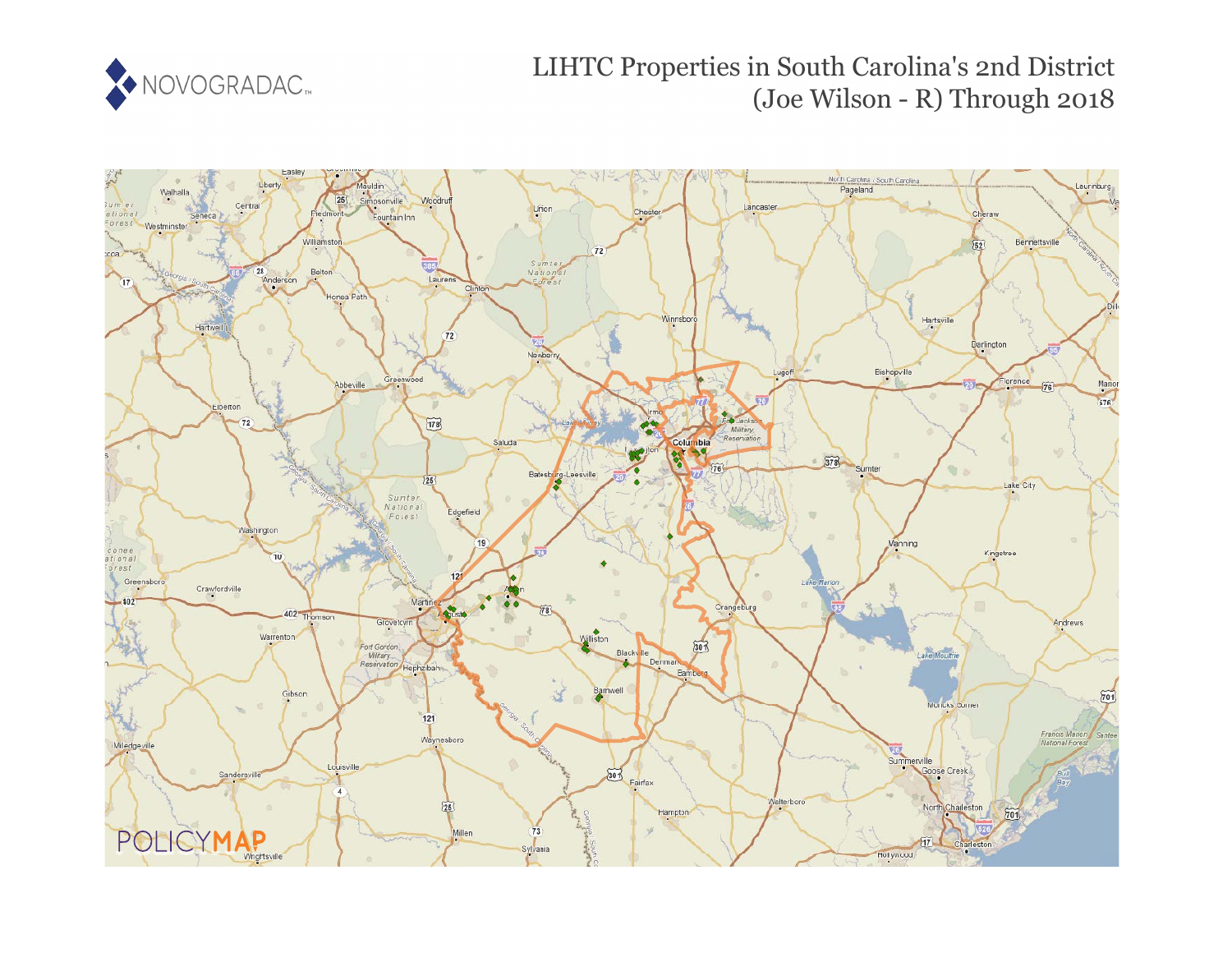| <b>Project Name</b>                        | <b>Address</b>                               | City             | <b>State</b>        | <b>Zip Code</b> | Nonprofit<br><b>Sponsor</b> | <b>Allocation</b><br>Year | <b>Annual</b><br><b>Allocated</b><br><b>Amount</b> | <b>Year Placed</b><br>in Service | <b>Construction Type</b>  | <b>Total</b><br><b>Units</b> | Low<br><b>Income</b><br><b>Units</b> | <b>Rent or</b><br><b>Income</b><br><b>Ceiling</b> | <b>Credit</b><br><b>Percentage</b>     | Tax-<br><b>Exempt</b><br><b>Bond</b> | <b>HUD Multi-Family</b><br><b>Financing/Rental</b><br><b>Assistance</b> |
|--------------------------------------------|----------------------------------------------|------------------|---------------------|-----------------|-----------------------------|---------------------------|----------------------------------------------------|----------------------------------|---------------------------|------------------------------|--------------------------------------|---------------------------------------------------|----------------------------------------|--------------------------------------|-------------------------------------------------------------------------|
| <b>CUSHMAN ARMS APTS</b>                   | $650$ CUSHMAN $\quad$ AIKEN DR               |                  | ${\rm SC}$          | 29801           | No                          | 1987                      | \$88,187                                           | 1987                             | <b>New Construction</b>   | 34                           | 31                                   | 60% AMGI                                          | $70\,\%$ present $\,$ No value         |                                      | $\rm No$                                                                |
| <b>SWEETBRIAR APTS</b>                     | 200 LIBBY LN                                 | <b>LEXINGTON</b> | ${\rm SC}$          | 29072           | No                          | 1987                      | \$59,544                                           | 1987                             | <b>New Construction</b>   | 48                           | 48                                   | 60% AMGI                                          | $30$ % present $\,$ No value           |                                      | $\rm No$                                                                |
| 1904-05-08 LORICK<br><b>STREET</b>         | 1904 LORICK ST CAYCE                         |                  | ${\rm SC}$          | 29033           | $\mathbf{N}\mathbf{o}$      | 1988                      | \$2,607                                            | 1988                             | Acquisition and Rehab 3   |                              | $\sqrt{3}$                           | 60% AMGI                                          | $70\,\%$ present $_{\rm{No}}$          |                                      | $\rm No$                                                                |
| CHERRY STREET APTS 2539 CHERRY ST_COLUMBIA |                                              |                  | $\operatorname{SC}$ | 29205           | No                          | 1988                      | \$2,558                                            | 1988                             | Acquisition and Rehab 4   |                              | $\overline{4}$                       | 60% AMGI                                          | $70\,\%$ present $\,$ No value         |                                      | $\rm No$                                                                |
| <b>HEYWARD STREET</b><br><b>APTS</b>       | 3808 HEYWARD COLUMBIA<br>$\operatorname{ST}$ |                  | SC                  | 29205           | No                          | 1988                      | \$9,849                                            | 1988                             | Acquisition and Rehab 6   |                              | $\bf 6$                              | 60% AMGI                                          | $70$ % present $\,$ No $\,$ value      |                                      | $\rm\thinspace No$                                                      |
| <b>WESTFIELD GARDENS</b><br><b>APTS</b>    | 345<br><b>COMMUNITY</b><br>DR                | <b>LEXINGTON</b> | ${\rm SC}$          | 29073           | No                          | 1988                      | \$36,922                                           | 1988                             | New Construction          | 24                           | 24                                   | 60% AMGI                                          | $70$ % present $\,$ No value           |                                      | $\rm No$                                                                |
| 2921 & 2931 TAYLOR<br>ROAD                 | 2921 TAYLOR RD CAYCE                         |                  | ${\rm SC}$          | 29033           | $\mathbf{N}\mathbf{o}$      | 1989                      | \$4,404                                            | 1989                             | Acquisition and Rehab 2   |                              | $\sqrt{2}$                           | 60% AMGI                                          | $70$ % present $\,$ No value           |                                      | $\rm No$                                                                |
| <b>OAK &amp; SENATE ST</b>                 | OAK AND<br>SENATE STREET COLUMBIA            |                  | $\operatorname{SC}$ | 29205           | $\rm No$                    | 1989                      | \$19,167                                           | 1989                             | Acquisition and Rehab 13  |                              | 13                                   | $50\%$ AMGI                                       | 70 % present $\,$ No $\,$<br>value     |                                      | $\rm No$                                                                |
| <b>WAVERLY</b><br><b>DEVELOPMENT</b>       | 1425 MILFORD<br>RD                           | <b>COLUMBIA</b>  | ${\rm SC}$          | 29206           | $\rm No$                    | 1989                      | \$13,312                                           | 1989                             | New Construction          | $\overline{4}$               | $\overline{4}$                       | 60% AMGI                                          | $70$ % present $\,$ No $\,$ value $\,$ |                                      | $\rm\thinspace No$                                                      |
| <b>GENTLE PINES APTS</b>                   | 566 N BROWN<br><b>ST</b>                     | WEST COLUMBIA SC |                     | 29169           | No                          | 1989                      | \$371,520                                          | 1990                             | Acquisition and Rehab 150 |                              | 150                                  | 60% AMGI                                          | $70$ % present $_{\rm{No}}$            |                                      | $\rm\thinspace No$                                                      |
| <b>MIDDLE ST APTS</b>                      | 1522 MIDDLE ST CAYCE                         |                  | <b>SC</b>           | 29033           | $\mathbf{No}$               | 1990                      | \$3,888                                            | 1990                             | Acquisition and Rehab 3   |                              | $\boldsymbol{3}$                     | 60% AMGI                                          | $70$ % present $\,$ No value           |                                      | $\rm No$                                                                |
| <b>OXFORD TRACE APTS</b>                   | 113 OXFORD<br>TRACE CT                       | <b>AIKEN</b>     | ${\rm SC}$          | 29803           | No                          | 1989                      | \$155,295                                          | 1990                             | <b>New Construction</b>   | 29                           | 29                                   | $60\%$ AMGI                                       | $70$ % present $\,$ No value           |                                      | $\mathbf{N}\mathbf{o}$                                                  |
| <b>WESTBRIDGE APTS</b>                     | <b>100 B AVE</b>                             | WEST COLUMBIA SC |                     | 29169           | $\rm No$                    | 1990                      | \$386,108                                          | 1991                             | New Construction          | 112                          | 112                                  | 60% AMGI                                          | $70$ % present $\,$ No value           |                                      | $\rm\thinspace No$                                                      |
| <b>SCARLOTT OAKS</b>                       | 200 OLD<br><b>CHAPIN RD</b>                  | <b>LEXINGTON</b> | ${\rm SC}$          | 29072           | No                          | 1991                      | \$62,254                                           | 1992                             | <b>New Construction</b>   | 40                           | 40                                   | 60% AMGI                                          | $70\,\%$ present $\,$ No value         |                                      | $\rm No$                                                                |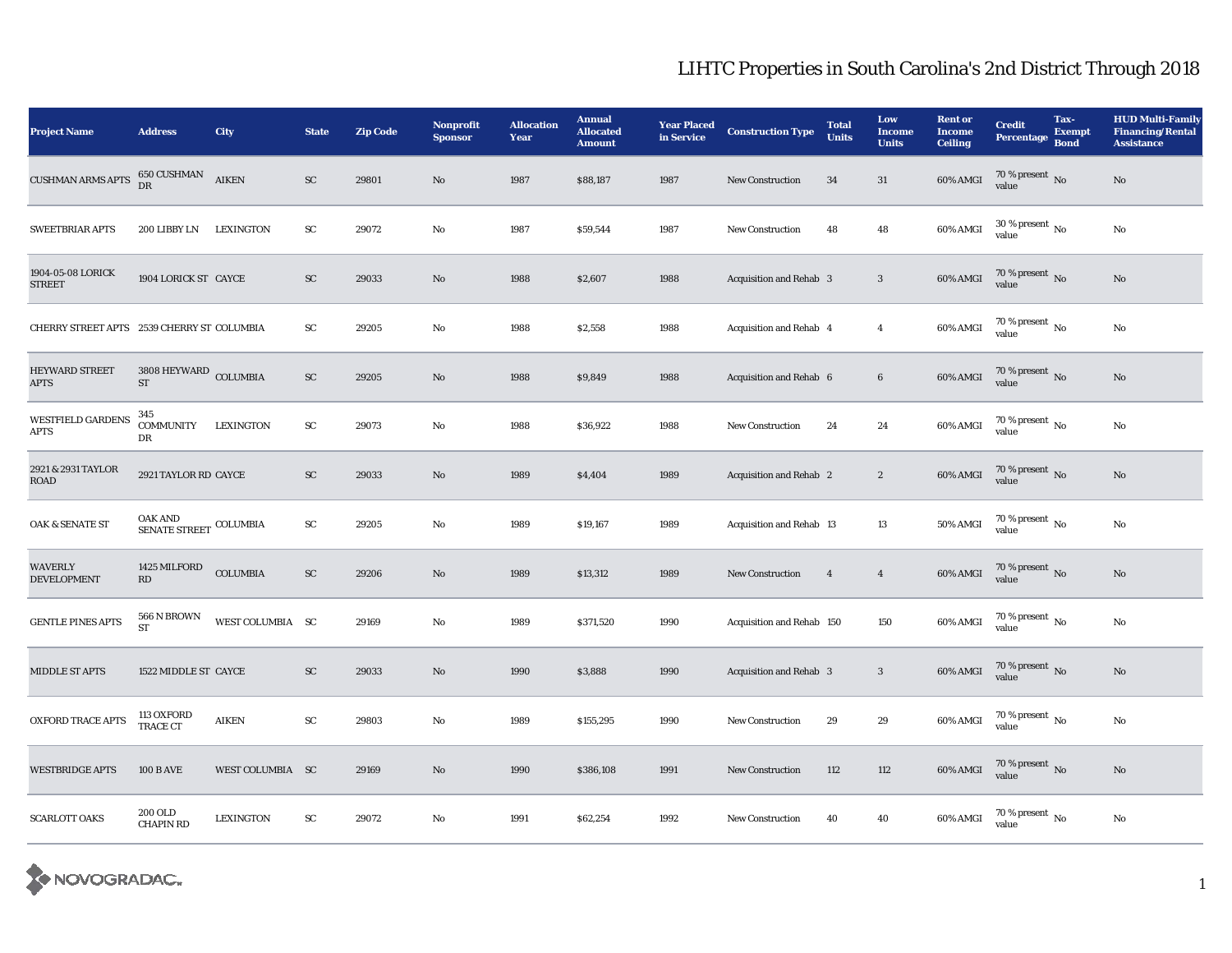| <b>Project Name</b>                                                                                                                                   | <b>Address</b>                          | City                     | <b>State</b> | <b>Zip Code</b> | <b>Nonprofit</b><br><b>Sponsor</b> | <b>Allocation</b><br>Year | <b>Annual</b><br><b>Allocated</b><br><b>Amount</b> | <b>Year Placed</b><br>in Service | <b>Construction Type</b>              | <b>Total</b><br><b>Units</b> | Low<br><b>Income</b><br><b>Units</b> | <b>Rent or</b><br><b>Income</b><br><b>Ceiling</b> | <b>Credit</b><br><b>Percentage</b>          | Tax-<br><b>Exempt</b><br><b>Bond</b> | <b>HUD Multi-Family</b><br><b>Financing/Rental</b><br><b>Assistance</b> |
|-------------------------------------------------------------------------------------------------------------------------------------------------------|-----------------------------------------|--------------------------|--------------|-----------------|------------------------------------|---------------------------|----------------------------------------------------|----------------------------------|---------------------------------------|------------------------------|--------------------------------------|---------------------------------------------------|---------------------------------------------|--------------------------------------|-------------------------------------------------------------------------|
| SPRING VALLEY APTS SPARKLEBERRY COLUMBIA                                                                                                              | 127<br>LN                               |                          | ${\rm SC}$   | 29229           | No                                 | 1991                      | \$618,945                                          | 1992                             | <b>New Construction</b>               | 152                          | 152                                  | <b>50% AMGI</b>                                   | $70\,\%$ present $\,$ No value              |                                      | $\rm No$                                                                |
| $\begin{tabular}{lllllllllll} CHIMNEY RIDGE \; {\sf APTS} & 300 \; {\sf PALMETTO} & LEXINGTON \\ \; {\sf PHASE~II} & {\sf PARK~BLVD} & \end{tabular}$ |                                         |                          | ${\rm SC}$   | 29072           | $\rm No$                           | 1995                      | \$243,785                                          | 1996                             | <b>New Construction</b>               | 48                           | 48                                   | 60% AMGI                                          | 70 % present $\,$ No $\,$<br>value          |                                      | $\rm No$                                                                |
| CHIMNEY RIDGE APTS $^{300\, \rm PALMETTO}_{\rm PARK\, BLVD}$ LEXINGTON                                                                                |                                         |                          | ${\rm SC}$   | 29072           | No                                 | 1994                      | \$787,898                                          | 1996                             | <b>New Construction</b>               | 152                          | 152                                  | 60% AMGI                                          | $70\,\%$ present $_{\rm{No}}$               |                                      | $\mathbf{N}\mathbf{o}$                                                  |
| PALMETTO POINTE<br><b>TOWNHOUSES</b>                                                                                                                  | 1220 MEREDITH COLUMBIA<br>$_{\rm DR}$   |                          | ${\rm SC}$   | 29212           | No                                 | 1994                      | \$952,099                                          | 1996                             | <b>New Construction</b>               | 179                          | 179                                  | 60% AMGI                                          | $70$ % present $_{\, \rm No}$<br>value      |                                      | $\rm No$                                                                |
| CREEK VIEW APTS (WAS 521 WILLIS ST BATESBURG                                                                                                          |                                         |                          | ${\rm SC}$   | 29006           | $\rm\thinspace No$                 | 1995                      | \$264,081                                          | 1997                             | New Construction                      | 60                           | 60                                   | 60% AMGI                                          | $70\,\%$ present $\,$ No value              |                                      | $\rm No$                                                                |
| BLACKVILLE GARDENS 5519 HILDA RD BLACKVILLE                                                                                                           |                                         |                          | SC           | 29817           | No                                 | 1997                      | \$29,736                                           | 1998                             | Acquisition and Rehab 24              |                              | 24                                   | $60\%$ AMGI                                       | $70\%$ present $\overline{N_0}$<br>value    |                                      | $\rm No$                                                                |
| COLUMBIANA RIDGE AI COLUMBIANA COLUMBIA                                                                                                               | 401<br>DR                               |                          | SC           | 29212           | No                                 | 1998                      | \$190,000                                          | 1998                             | Acquisition and Rehab 36              |                              | 28                                   | 60% AMGI                                          | $70\,\%$ present $\,$ No value              |                                      | No                                                                      |
| COTTONWOOD APTS                                                                                                                                       | 625<br><b>DUNBARTON</b><br>RD           | <b>WILLISTON</b>         | SC           |                 | $\rm No$                           | 1997                      | \$28,199                                           | 1998                             | Acquisition and Rehab 24              |                              | 24                                   | 60% AMGI                                          | 70 % present $\,$ No $\,$<br>value          |                                      | $\rm No$                                                                |
| <b>ELM CREEK APTS</b>                                                                                                                                 | 295 N<br>LAWRENCE AVE SWANSEA           |                          | ${\rm SC}$   | 29160           | $\mathbf{N}\mathbf{o}$             | 1997                      | \$198,846                                          | 1999                             | Both New Construction 40<br>and $A/R$ |                              | 40                                   | 60% AMGI                                          | <b>Both 30%</b><br>and 70%<br>present value | No                                   | $\mathbf{N}\mathbf{o}$                                                  |
| MAPLE GLEN APTS                                                                                                                                       | 1810 CLINTON<br><b>ST</b>               | <b>BARNWELL</b>          | ${\bf SC}$   | 29812           | No                                 | 2000                      | \$51,339                                           | 2001                             | Acquisition and Rehab 32              |                              | $32\,$                               | 60% AMGI                                          | <b>Both 30%</b><br>and 70%<br>present value | No                                   | No                                                                      |
| <b>VILLAGE SENIOR</b>                                                                                                                                 |                                         | TIMMERMAN ST WARRENVILLE | <b>SC</b>    | 29851           | Yes                                | 2000                      | \$394,028                                          | 2002                             | Both New Construction 72<br>and $A/R$ |                              | 72                                   | 60% AMGI                                          | <b>Both 30%</b><br>and 70%<br>present value | No                                   | $\mathbf{N}\mathbf{o}$                                                  |
| <b>BUSCH CROSSING</b>                                                                                                                                 | 600 CARVER<br>TER NE                    | <b>AIKEN</b>             | ${\rm SC}$   | 29801           | Yes                                | 2001                      | \$221,790                                          | 2003                             | <b>New Construction</b>               | 23                           | 23                                   | 50% AMGI                                          | 70 % present $\overline{N_0}$<br>value      |                                      | $\rm No$                                                                |
| <b>GLEN ARBOR APTS</b>                                                                                                                                | <b>2000 GLEN</b><br>ARBOR CT            | <b>AIKEN</b>             | SC           | 29801           | $\mathbf{N}\mathbf{o}$             | 2001                      | \$393,314                                          | 2003                             | <b>New Construction</b>               | 56                           | 56                                   | 60% AMGI                                          | $70\,\%$ present $\,$ No value              |                                      | $\mathbf{N}\mathbf{o}$                                                  |
| <b>FERN HALL APTS</b>                                                                                                                                 | $600$ FERN HALL $$\tt LEXINGTON$$<br>DR |                          | ${\rm SC}$   | 29073           | No                                 | 2002                      | \$265,118                                          | 2004                             | <b>New Construction</b>               | 40                           | 40                                   | 60% AMGI                                          | $70$ % present $\,$ No $\,$<br>value        |                                      | $\rm No$                                                                |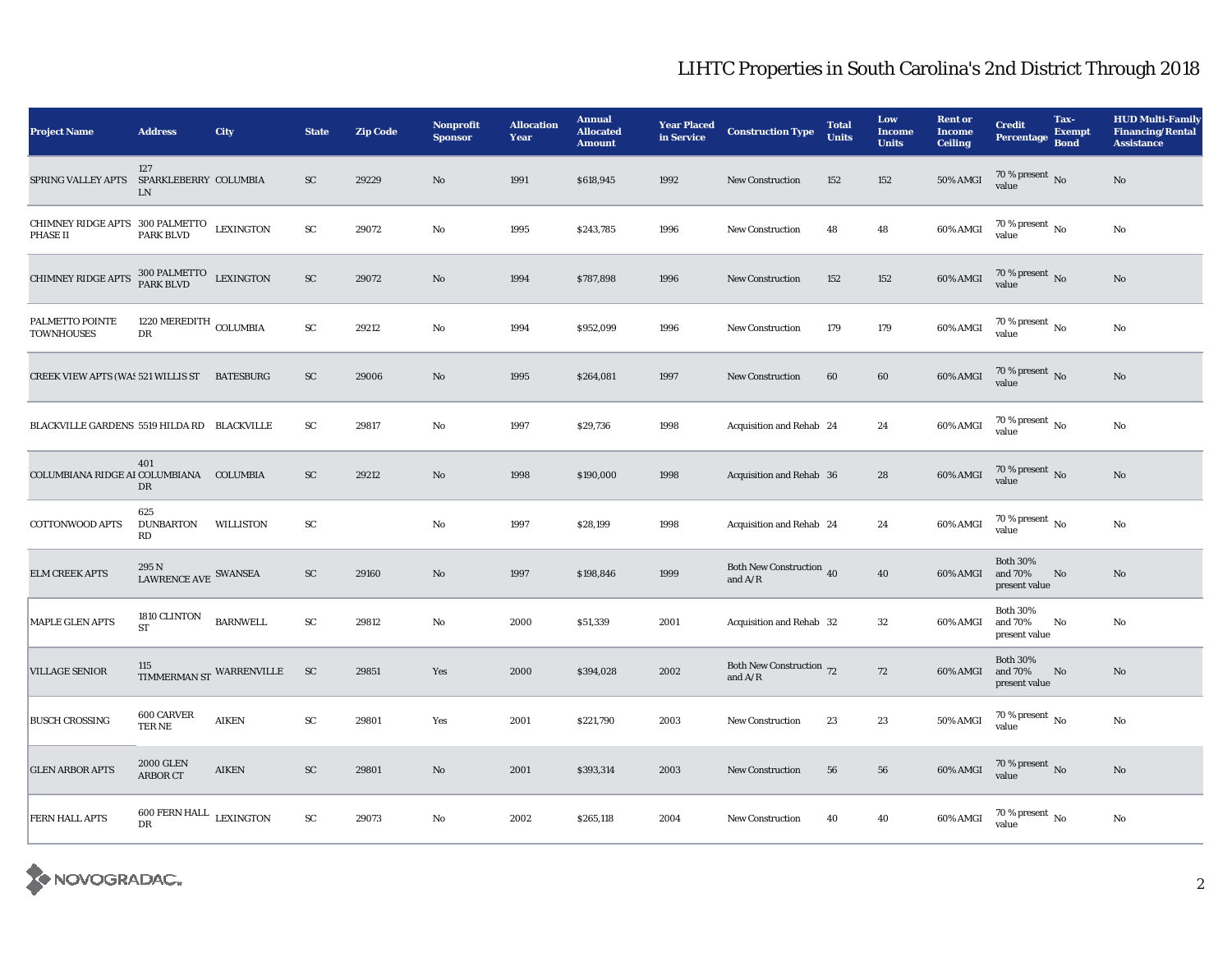| <b>Project Name</b>                                                  | <b>Address</b>                              | City                          | <b>State</b>           | <b>Zip Code</b> | Nonprofit<br><b>Sponsor</b> | <b>Allocation</b><br>Year | <b>Annual</b><br><b>Allocated</b><br><b>Amount</b> | <b>Year Placed</b><br>in Service | <b>Construction Type</b>  | <b>Total</b><br><b>Units</b> | Low<br><b>Income</b><br><b>Units</b> | <b>Rent or</b><br><b>Income</b><br><b>Ceiling</b> | <b>Credit</b><br><b>Percentage</b>          | Tax-<br><b>Exempt</b><br><b>Bond</b> | <b>HUD Multi-Family</b><br><b>Financing/Rental</b><br><b>Assistance</b> |
|----------------------------------------------------------------------|---------------------------------------------|-------------------------------|------------------------|-----------------|-----------------------------|---------------------------|----------------------------------------------------|----------------------------------|---------------------------|------------------------------|--------------------------------------|---------------------------------------------------|---------------------------------------------|--------------------------------------|-------------------------------------------------------------------------|
| <b>VALLEY HOMES</b>                                                  | 456 LAWANA DR GLOVERVILLE                   |                               | <b>SC</b>              | 29828           | Yes                         | 2002                      | \$270,855                                          | 2004                             | <b>New Construction</b>   | 34                           | 34                                   | <b>50% AMGI</b>                                   | 70 % present No<br>value                    |                                      | No                                                                      |
| COLONY WEST APTS OF 29 COLONY W<br><b>BARNWELL</b>                   | ST                                          | <b>BARNWELL</b>               | ${\rm sc}$             | 29812           | Yes                         | 2003                      | \$146,963                                          | 2005                             | Acquisition and Rehab 58  |                              | 58                                   | 60% AMGI                                          | <b>Both 30%</b><br>and 70%<br>present value | No                                   | No                                                                      |
| <b>WILLISTON ELDERLY</b><br><b>APTS</b>                              | 25 CAMDEN CT WILLISTON                      |                               | ${\rm SC}$             | 29853           | Yes                         | 2003                      | \$104,379                                          | 2005                             | <b>New Construction</b>   | 24                           | $\bf 24$                             | 60% AMGI                                          | $70\,\%$ present $_{\rm No}$                |                                      | No                                                                      |
| VILLAGES AT HORSE<br><b>CREEK</b>                                    | 446 LAWANA<br>DR                            | <b>GLOVERVILLE</b>            | ${\rm SC}$             | 29828           | Yes                         | 2004                      | \$243,244                                          | 2006                             | <b>New Construction</b>   | 36                           | ${\bf 36}$                           | 50% AMGI                                          | 70 % present $\,$ No $\,$<br>value          |                                      | No                                                                      |
| <b>RIVERS EDGE</b>                                                   | $520\,\mathrm{E}$ BUENA<br><b>VISTA AVE</b> | NORTH AUGUSTA SC              |                        | 29841           | No                          | 2005                      | \$222,543                                          | 2007                             | Acquisition and Rehab 72  |                              | 72                                   | 60% AMGI                                          | <b>Both 30%</b><br>and 70%<br>present value | No                                   | No                                                                      |
| FERN HALL CROSSING                                                   | 123 BREVARD<br><b>PKWY</b>                  | <b>LEXINGTON</b>              | SC                     | 29073           | No                          | 2006                      | \$457,733                                          | 2008                             | <b>New Construction</b>   | 48                           | 48                                   | 60% AMGI                                          | 70 % present $\,$ No $\,$<br>value          |                                      | No                                                                      |
| <b>RIDGE VIEW MANOR</b><br>PHASE II                                  | 419<br>RD                                   | BRADLEYVILLE NORTH AUGUSTA SC |                        | 29841           | No                          | 2007                      | \$283,228                                          | 2008                             | Acquisition and Rehab 88  |                              | 88                                   | <b>50% AMGI</b>                                   | <b>Both 30%</b><br>and 70%<br>present value | No                                   | No                                                                      |
| <b>LAKESIDE APTS</b>                                                 | 401 HARBISON<br><b>BLVD</b>                 | COLUMBIA                      | $\mathbf{S}\mathbf{C}$ | 29212           | No                          | 2009                      | \$499,984                                          | 2009                             | Acquisition and Rehab 109 |                              | 109                                  | <b>50% AMGI</b>                                   | <b>Both 30%</b><br>and 70%<br>present value | No                                   | Yes                                                                     |
| <b>RIVER OAKS APTS</b>                                               | <b>5324 BUSH</b><br><b>RIVER RD</b>         | <b>IRMO</b>                   | SC                     | 29212           | No                          | 2009                      | \$470,684                                          | 2009                             | Acquisition and Rehab 100 |                              | 100                                  | <b>50% AMGI</b>                                   | <b>Both 30%</b><br>and 70%<br>present value | No                                   | Yes                                                                     |
| TOWN & COUNTRY<br><b>APTS</b>                                        | 301 ROBERTS ST LEXINGTON                    |                               | ${\rm sc}$             | 29072           | No                          | 2008                      | \$94,769                                           | 2009                             | <b>New Construction</b>   | 46                           | 46                                   | 60% AMGI                                          | 30 % present $\rm \gamma_{\rm es}$<br>value |                                      | No                                                                      |
| <b>CAMERON COVE</b>                                                  | <b>120 W FIVE</b><br>NOTCH RD               | NORTH AUGUSTA SC              |                        | 29841           | $\mathbf{N}\mathbf{o}$      | 2009                      | \$810,329                                          | 2010                             | New Construction          | 48                           | 48                                   | 60% AMGI                                          | Not<br>Indicated                            | No                                   | $\rm No$                                                                |
| OLDE SOUTH TERRACE 4001 ECLIPSE<br>(2009 TCEX EXCH<br><b>FUNDS</b> ) | <b>LOOP</b>                                 | <b>AIKEN</b>                  | ${\rm SC}$             | 29801           | No                          | 2009                      | \$827,549                                          | 2010                             | <b>New Construction</b>   | 48                           | 48                                   | 60% AMGI                                          | 70 % present $\,$ No $\,$<br>value          |                                      | No                                                                      |
| <b>WILLOW RUN APTS</b>                                               | 55 HARLEY RD WILLISTON                      |                               | <b>SC</b>              | 29853           | No                          | 2008                      | \$56,969                                           | 2010                             | <b>New Construction</b>   | 24                           | 24                                   | $60\%$ AMGI                                       | $30$ % present $\,$ $\rm Yes$<br>value      |                                      | No                                                                      |
| <b>MEADOW BROOK</b><br>ACRES (M10-SG450910) BACK CIR                 | 7000 CANVAS                                 | <b>AIKEN</b>                  | ${\rm SC}$             | 29801           | No                          | 2010                      | \$796,693                                          | 2011                             | <b>New Construction</b>   | 48                           | 48                                   | 60% AMGI                                          | 70 % present $\,$ No $\,$<br>value          |                                      | No                                                                      |

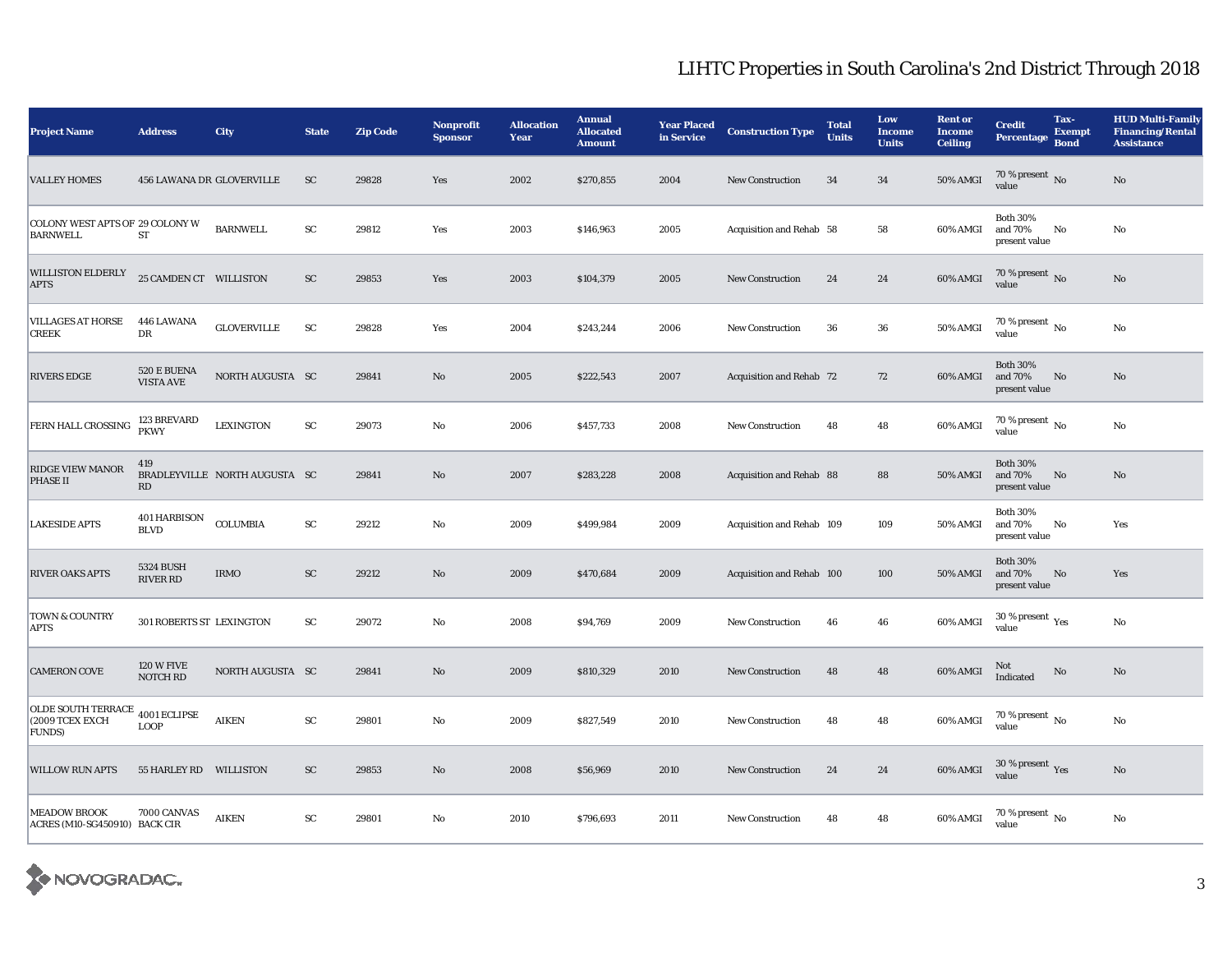| <b>Project Name</b>                                    | <b>Address</b>                              | <b>City</b>                              | <b>State</b> | <b>Zip Code</b> | <b>Nonprofit</b><br><b>Sponsor</b> | <b>Allocation</b><br>Year | <b>Annual</b><br><b>Allocated</b><br><b>Amount</b> | <b>Year Placed</b><br>in Service | <b>Construction Type</b>  | <b>Total</b><br><b>Units</b> | Low<br><b>Income</b><br><b>Units</b> | <b>Rent or</b><br><b>Income</b><br><b>Ceiling</b> | <b>Credit</b><br><b>Percentage</b>          | Tax-<br><b>Exempt</b><br><b>Bond</b> | <b>HUD Multi-Family</b><br><b>Financing/Rental</b><br><b>Assistance</b> |
|--------------------------------------------------------|---------------------------------------------|------------------------------------------|--------------|-----------------|------------------------------------|---------------------------|----------------------------------------------------|----------------------------------|---------------------------|------------------------------|--------------------------------------|---------------------------------------------------|---------------------------------------------|--------------------------------------|-------------------------------------------------------------------------|
| PEBBLE CREEK                                           | 136 LIBRARY<br><b>HILL LN</b>               | <b>LEXINGTON</b>                         | ${\rm SC}$   | 29072           | $\rm No$                           | 2009                      | \$601,613                                          | 2011                             | New Construction          | 48                           | 48                                   | 60% AMGI                                          | $70\,\%$ present $\,$ No value              |                                      | $\rm No$                                                                |
| <b>WELLINGTON</b><br><b>ESTATES</b> (M11-<br>SG450937) | 5025 MILLROSE<br><b>CIR</b>                 | <b>BEECH ISLAND</b>                      | SC           | 29842           | $\mathbf {No}$                     | 2011                      | \$732,912                                          | 2012                             | Acquisition and Rehab 40  |                              | 40                                   | 60% AMGI                                          | 70 % present $N_0$<br>value                 |                                      | No                                                                      |
| <b>WESCOTT PLACE</b>                                   | 5608 WESCOTT<br>RD                          | COLUMBIA                                 | ${\rm SC}$   | 29212           | $\rm No$                           | 2011                      | \$729,110                                          | 2013                             | <b>New Construction</b>   | 48                           | 48                                   | 60% AMGI                                          | $70\,\%$ present $_{\rm No}$                |                                      | $\rm No$                                                                |
| <b>HARBISON GARDENS</b>                                | 401<br>COLUMBIANA COLUMBIA<br>DR            |                                          | ${\rm SC}$   | 29212           | $\mathbf {No}$                     | 2012                      | \$695,847                                          | 2013                             | Acquisition and Rehab 179 |                              | 179                                  | 60% AMGI                                          | $30$ % present $\,$ $\rm Yes$<br>value      |                                      | No                                                                      |
| <b>COTTONWOOD</b><br><b>APARTMENTS</b>                 | 61<br>COTTONWOOD WILLISTON<br><b>CIRCLE</b> |                                          | ${\rm SC}$   | 29853           | $\rm No$                           | 2014                      | \$47,881                                           | 2015                             | Acquisition and Rehab 24  |                              | 24                                   | 60% AMGI                                          | $30\,\%$ present $\,\mathrm{Yes}$ value     |                                      | No                                                                      |
| <b>DUPONT LANDING</b>                                  | 109 BENEDICT<br><b>DRIVE</b>                | <b>AIKEN</b>                             | ${\rm SC}$   | 29801           | $\mathbf {No}$                     | 2013                      | \$750,000                                          | 2015                             | <b>New Construction</b>   | 44                           | 44                                   | 60% AMGI                                          | $70\%$ present $\overline{N_0}$<br>value    |                                      | No                                                                      |
| <b>LONGLEAF SENIOR</b><br>VILLAGE M13-<br>SG450953     | 205 BUSH<br>WILLOW<br>CIRCLE                | <b>AIKEN</b>                             | ${\rm SC}$   | 29801           | $\rm No$                           | 2013                      | \$746,816                                          | 2015                             | <b>New Construction</b>   | 50                           | 50                                   | 60% AMGI                                          | $70\,\%$ present $\,$ No value              |                                      | No                                                                      |
| <b>SCARLETT OAKS</b>                                   | <b>200 OLD</b><br><b>CHAPIN ROAD</b>        | <b>LEXINGTON</b>                         | SC           | 29072           | $\mathbf {No}$                     | 2014                      | \$85,721                                           | 2015                             | Acquisition and Rehab 40  |                              | 40                                   | 60% AMGI                                          | $30$ % present $\,$ $\rm Yes$<br>value      |                                      | $\rm No$                                                                |
| <b>CARRIAGE LANE</b>                                   | 106 CARRIAGE<br><b>LANE DRIVE</b>           | WAGENER                                  | ${\rm SC}$   | 29164           | $\rm No$                           | 2014                      | \$156,561                                          | 2016                             | Acquisition and Rehab 24  |                              | 24                                   | 60% AMGI                                          | <b>Both 30%</b><br>and 70%<br>present value | No                                   | No                                                                      |
| HAMPTON'S CROSSING NORTHWOOD                           | 515<br>ROAD                                 | LEXINGTON                                | ${\rm SC}$   | 29072           | $\rm No$                           | 2015                      | \$619,736                                          | 2017                             | <b>New Construction</b>   | 48                           | 48                                   | 60% AMGI                                          | $70\%$ present No<br>value                  |                                      | No                                                                      |
| THE EDGEWATER                                          | <b>LANE</b>                                 | 175 ASSURANCE $\,$ NORTH AUGUSTA $\,$ SC |              | 29802           | Yes                                | 2015                      | \$552,041                                          | 2017                             | <b>New Construction</b>   | 48                           | 48                                   | 60% AMGI                                          | 70 % present<br>value                       |                                      | No                                                                      |
| THE POINTE AT<br>BLYTHEWOOD M15-<br>SG450992           | <b>425 MAIN</b><br><b>STREET</b>            | <b>BLYTHEWOOD</b>                        | SC           | 29016           | No                                 | 2015                      | \$699,053                                          | 2017                             | <b>New Construction</b>   | 56                           | 56                                   | 60% AMGI                                          | 70 % present<br>value                       |                                      | No                                                                      |
| <b>RAMBLEWOOD</b><br><b>APARTMENTS</b>                 | 131 PINEWOOD<br><b>DRIVE</b>                | <b>BATESBURG</b>                         | <b>SC</b>    | 29006           | $\mathbf{N}\mathbf{o}$             | 2016                      | \$123,738                                          | 2017                             | Acquisition and Rehab 64  |                              | 64                                   | 60% AMGI                                          | 30 % present<br>value                       |                                      | No                                                                      |
| SPARKLEBERRY HILL                                      | 100 CHALICE<br>LANE                         | <b>COLUMBIA</b>                          | ${\rm SC}$   | 29229           | No                                 | 2016                      | \$125,236                                          | 2017                             | Acquisition and Rehab 64  |                              | 64                                   | 60% AMGI                                          | 30 % present<br>value                       |                                      | No                                                                      |